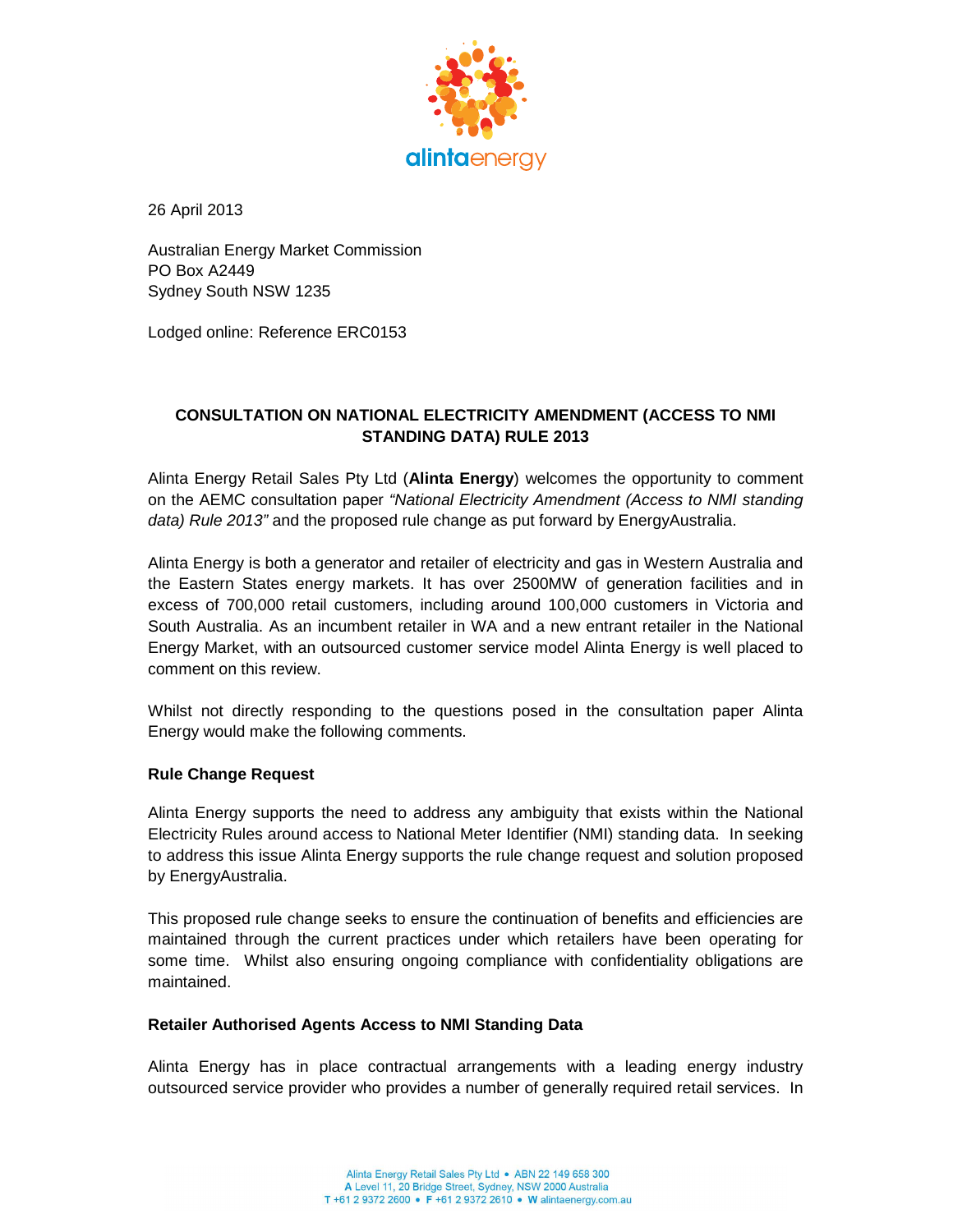

order to provide these services in an efficient manner access to MSATS and NMI standing data is required.

The practice of providing MSATS access to third party agents has been widely undertaken within the industry and was deemed consistent with the intent of the rules and has occurred without demonstrable customer or market detriment.

Consequently, the proposed rule change seeks to clarify and make explicit the fact that retailers, and agents acting on their behalf, are permitted to access standing data for the legitimate purpose of conducting relevant retailing activities, including but not limited too:

- customer acquisition;
- billing and settlements;
- customer transfer; and
- other retailer functions as required.

In order for the market to continue to operate in an efficient manner, where these efficiencies provide consumer benefit, Alinta Energy supports the proposed rule change

## **Data Access and Privacy**

Whilst agents of retailers are not directly licensed or authorised under regulatory frameworks, their conduct is still subject to the same standards and requirements as prescribed in jurisdictional customer protection regulations, the Australian Consumer Law, and potentially the National Energy Customer Framework if it is introduced in Queensland, New South Wales and Victoria. This requirement is based on the legal principle of agency, which prescribes that a principal will be liable for the actions of its agent as long as the agent acts within the scope of the agency agreement.

The principle of agency dictates that compliance rests with the registered market participant for the actions of their agents. This responsibility provides sufficient incentive on registered participants to ensure third party compliance and appropriate commercial arrangements are in place.

Alinta Energy does not believe additional accreditation or compliance requirements are needed or would be in the long term interests of consumers or the market, as to date there has been no demonstrated consumer or market detriment resulting from current practices.

### **Power of Choice Review**

Alinta Energy notes the references to the Power of Choice review in the consultation paper. Recommendations contained in the power of choice review underpinned by market developments, such as the roll out of Advanced Interval Metering, and the introduction of flexible pricing, where there will be a heavy reliance of third party providers, are further evidence of the need for clarity around third party access to NMI standing data.